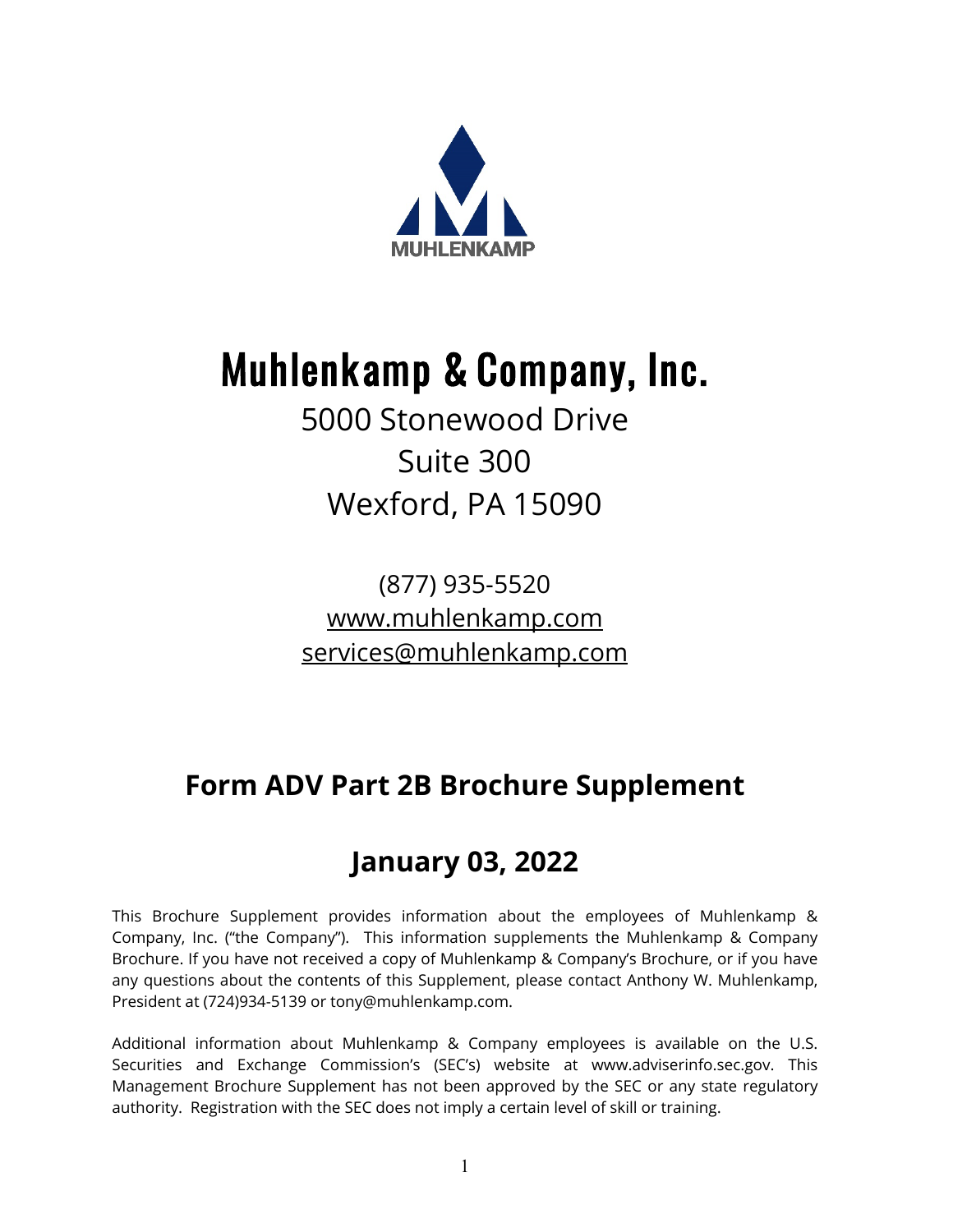### Muhlenkamp & Company, Inc. Supervised Persons:

### **Investment Team Client Service, Marketing, and Administrative Teams**

| Ronald H. Muhlenkamp  | Anthony W. Muhlenkamp  |
|-----------------------|------------------------|
| Jeffrey P. Muhlenkamp | Adrienne G. Caracciolo |
|                       | Deb A. Guerra          |
|                       | Michelle B. Orphall    |

### **Professional Certifications**

### **Employees have earned certifications and credentials that are required to be explained in further detail.**

### **Chartered Financial Analyst (CFA) Designation**

The Chartered Financial Analyst ("CFA") designation is issued by the CFA Institute. CFA candidates must meet one of the following requirements: (1) undergraduate degree and four years of professional experience involving investment decision-making, or (2) four years qualified work experience (full time, but not necessarily investment-related). To receive the CFA designation, candidates must complete the CFA Program which is organized into three levels, each requiring 250 hours of self-study and each culminating in a six-hour exam. There are no ongoing continuing education or experience thresholds necessary to maintain the CFA designation. Designees must abide by a strict code of ethics and standards of conduct. More information about the designation is available at https://www.cfainstitute.org.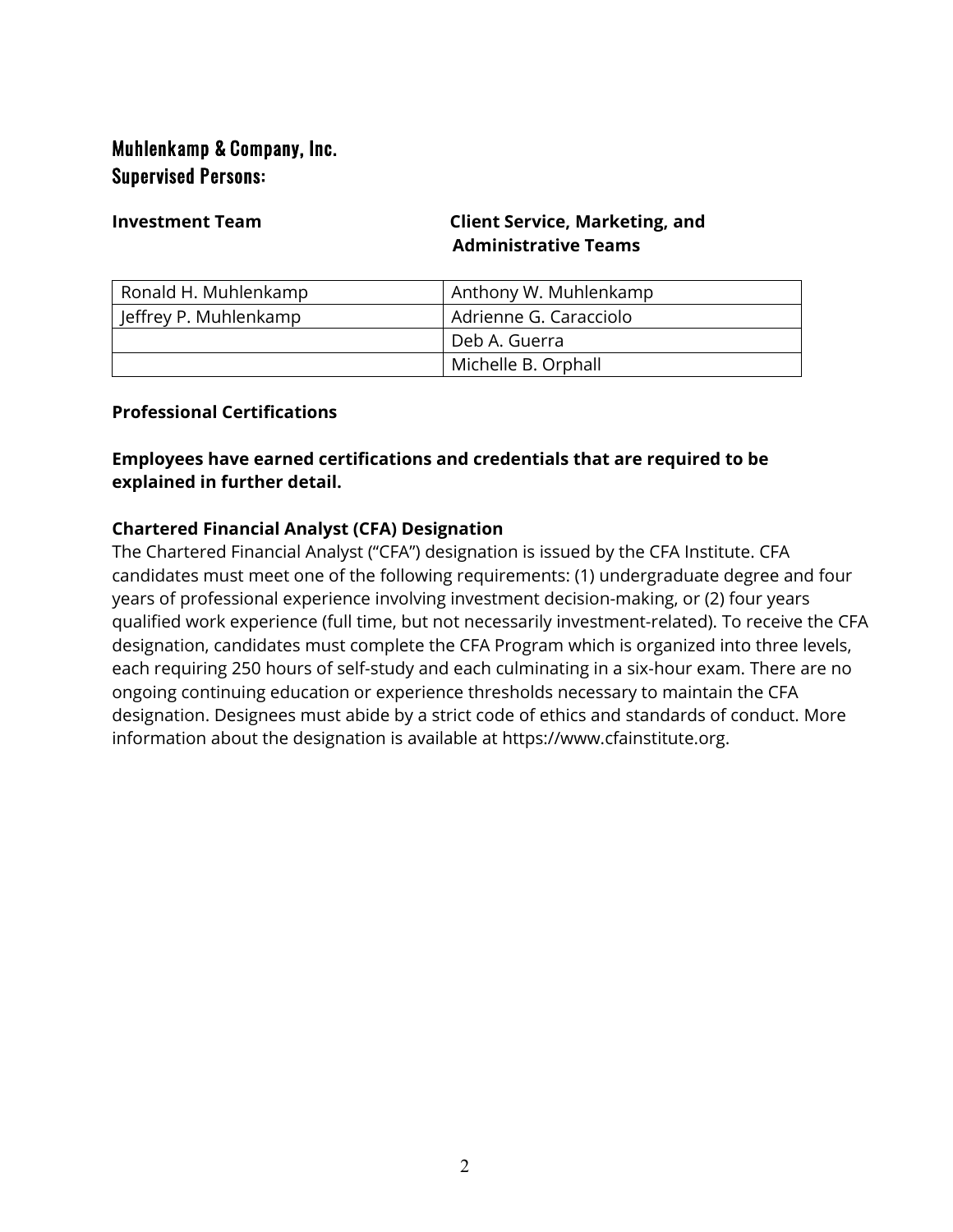

### Ronald H. Muhlenkamp

*Founder & Chairman of the Board*

**Born: 1944**

### **Educational Experience:**

Mr. Muhlenkamp received a Bachelor of Science in Mechanical Engineering from M.I.T. in 1966, and a Masters in Business Administration from the Harvard Business School in 1968. He has also earned a Chartered Financial Analyst (CFA) designation.

### **Business Experience:**

Ron is the founder of Muhlenkamp & Company, Inc., established in 1977 to manage private accounts for individuals and institutions. In 1988, Muhlenkamp & Company launched the Muhlenkamp Fund as an investment vehicle for all investors, large or small.

Ron has been a frequent guest of the media, and featured speaker at investment shows nationwide. His entire business career has been devoted to the professional management of investment portfolios. His work since 1968 has been focused on extensive studies of investment management philosophies, both fundamental and technical. As a result of this research, he developed a proprietary method of evaluating both equity and fixed-income securities, which continues to be employed by Muhlenkamp & Company. In addition to contributing to the quarterly newsletter, *Muhlenkamp Memorandum*, Mr. Muhlenkamp is the author of *Ron's Road to Wealth: Insights for the Curious Investor.*

Most of Ron's investment assets are managed by the Company.

**Disciplinary Information: None**

### **Other Professional Activities: None**

### **Additional Compensation: None**

### **Supervision:**

Every employee is governed by Policies and Procedures set forth by Muhlenkamp & Company, Inc., which ensure and enforce the professionalism and integrity of securities trading, portfolio management, and client and shareholder communications. Adherence to the Policies and Procedures is subject to review by the President & Chief Compliance Officer, and by the Board of Trustees of the Muhlenkamp Fund. Ron's direct supervisor is Anthony W. Muhlenkamp.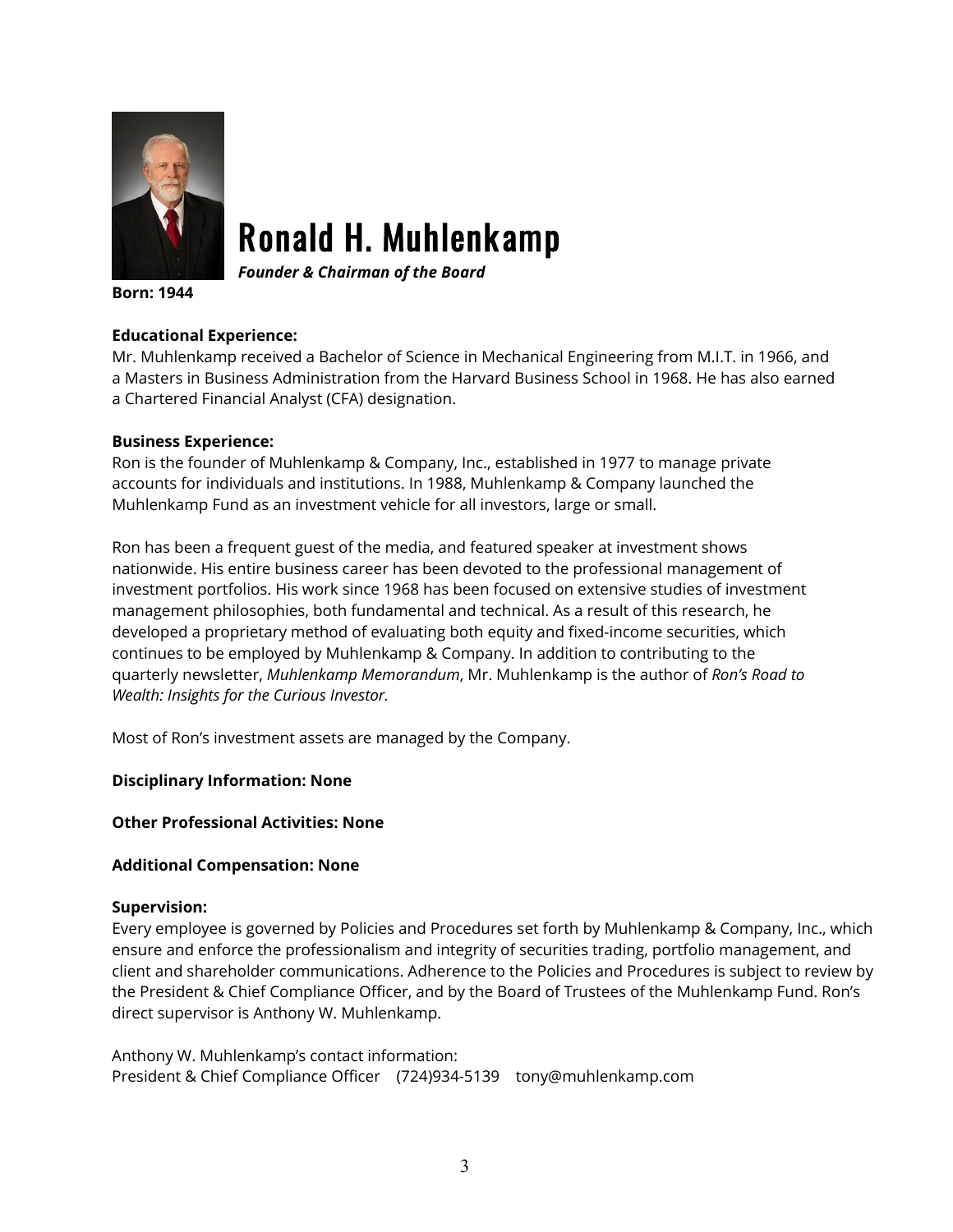

# Anthony W. Muhlenkamp

*President & Chief Compliance Officer*

**Born: 1964**

### **Educational Background:**

Mr. Muhlenkamp received a Bachelor of Science in Industrial Management, Mathematics and Economics from Carnegie Mellon University (CMU) in 1990. He graduated from the Korean Basic Course at the Defense Language Institute in 1986 and was the Honor Graduate of the USMC Non-Commissioned Officer School at MCAS Kaneohe Bay, HI in 1987. He maintains Series 6, 63, 26, and 65 securities registrations.

### **Business Experience:**

Tony earned the rank of Sergeant in the Marines before taking his honorable discharge in 1989 and graduating from CMU as described above.

Tony worked as a software consultant for Information Resources Inc. from 1990-1992, providing a working interface between software programmers and software end users.

Tony joined the family business in 1992. He works with clients to identify, avoid, and resolve their money problems; and has written and spoken about the lessons he has learned. Tony serves clients as a counselor, adviser, planner, and manager on a wide variety of financial and investment questions.

President of the firm since November 2013, Tony is responsible for setting the strategic course for the family business and continuing our mission of putting money to work for our clients. Tony has also served as the Chief Compliance Officer since November 2013; prior to that he was the Vice President of Client Service.

### **Disciplinary Information: None**

### **Other Professional Activities: None**

### **Additional Compensation: None**

### **Supervision:**

Every employee is governed by Policies and Procedures set forth by Muhlenkamp & Company, Inc., which ensure and enforce the professionalism and integrity of securities trading, portfolio management, and client and shareholder communications. Adherence to the Policies and Procedures is subject to review by the President & Chief Compliance Officer, and by the Board of Trustees of the Muhlenkamp Fund. Tony's direct supervisor is Ronald H. Muhlenkamp.

Ronald H. Muhlenkamp's contact information: Founder & Chairman of the Board (724)934-5125 ron@muhlenkamp.com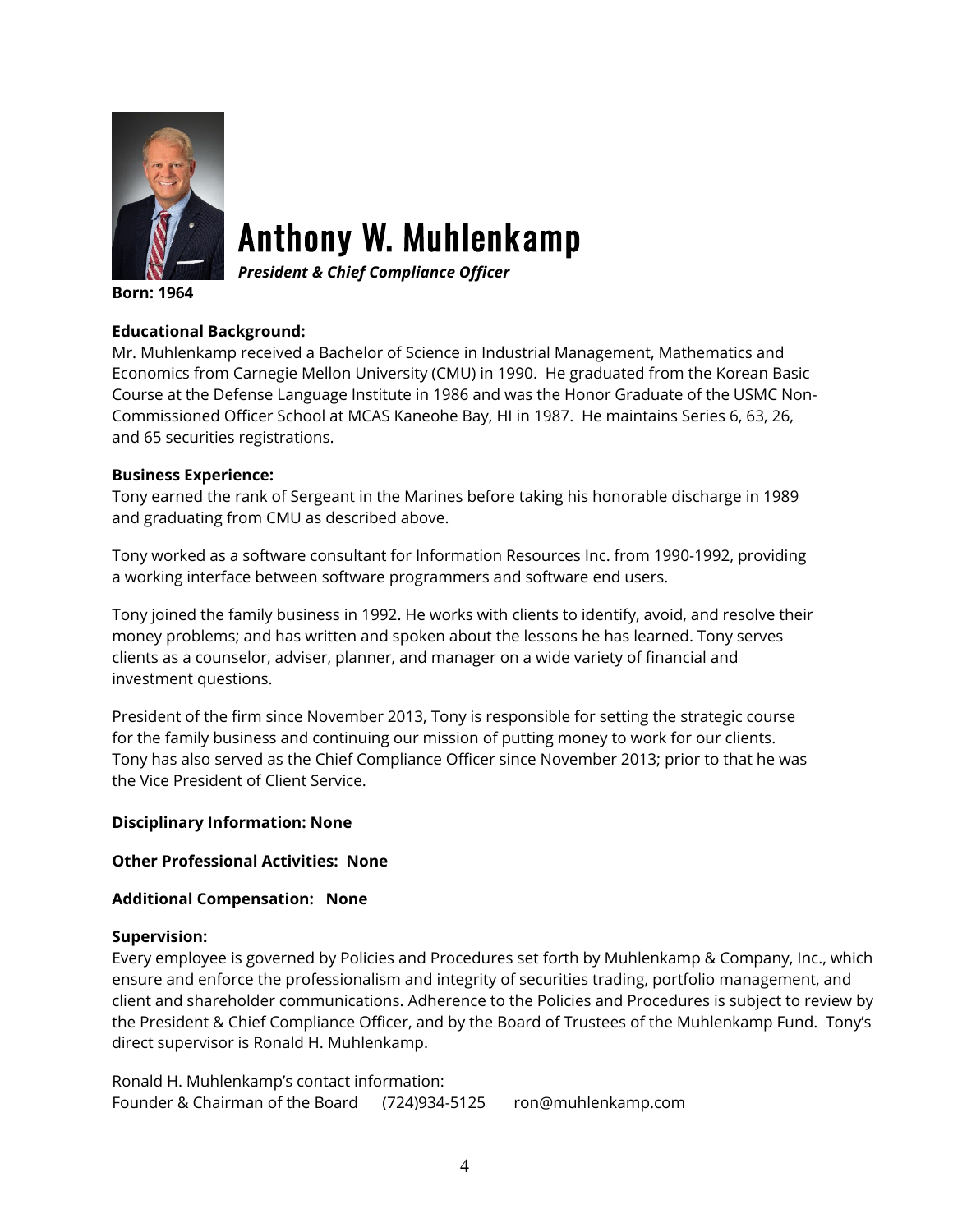

# Jeffrey P. Muhlenkamp

*Portfolio Manager*

**Born: 1966**

### **Educational Background**:

Mr. Muhlenkamp received a Bachelor of Science in Electrical Engineering from the United States Military Academy in 1988, and a Masters of Arts in Organizational Leadership from Chapman University in 1999. He holds a Chartered Financial Analyst (CFA) designation.

### **Business Experience:**

Jeff joined Muhlenkamp and Company as an Investment Analyst in 2008 and had served as Co-Manager with Ron Muhlenkamp since November 2013. As of February 2019, Jeff is the lead Portfolio Manager at Muhlenkamp & Company.

Jeff served in the United States Army for 20 years, retiring in 2008 at the rank of Lieutenant Colonel. Notable duty assignments included command of a Tank Company at Fort Stewart, GA, Executive Officer of a Corps Support Group in Bamberg, Germany, and Division Chief of the Computer Support Activity for the Army Operations Center at the Pentagon, Washington D.C. He is a graduate of the Air Assault, Airborne, and Ranger Schools, and the Command and General Staff College.

Jeff is one of the original investors in the Company's self-named mutual fund and most of his assets remain invested in the fund.

### **Disciplinary Information: None**

### **Other Professional Activities: None**

### **Additional Compensation: None**

### **Supervision:**

Every employee is governed by Policies and Procedures set forth by Muhlenkamp & Company, Inc., which ensure and enforce the professionalism and integrity of securities trading, portfolio management, and client and shareholder communications. Adherence to the Policies and Procedures is subject to review by the President & Chief Compliance Officer, and by the Board of Trustees of the Muhlenkamp Fund. Jeff's direct supervisor is Anthony W. Muhlenkamp.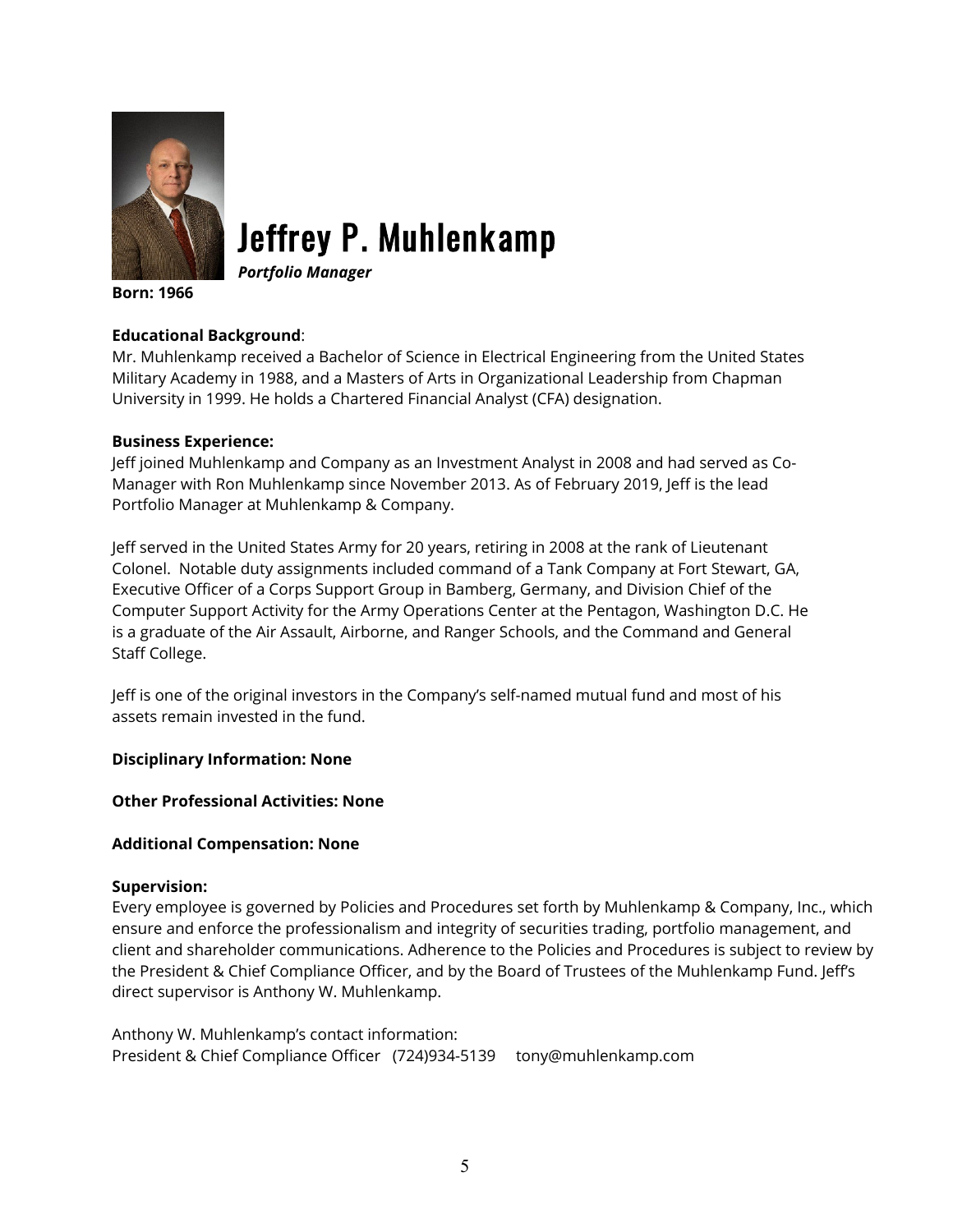

# Adrienne G. Caracciolo

*Operations Manager*

**Born: 1977**

### **Educational Background**:

Ms. Caracciolo received a Bachelor of Science in Finance from Clarion University in 2000. She maintains Series 6 and 63 securities registrations.

### **Business Experience:**

Adrienne joined Muhlenkamp & Company in August 2000. Her responsibilities include managing all company-related accounting functions (payables, receivables, and taxes), compliance-related reporting (securities trading oversight and error resolution), and performance reporting (managed account quarterly reports and composite record maintenance).

Adrienne serves as a liaison between Muhlenkamp & Company and the broker/adviser community, as well as the Company's self-named mutual fund and its custodian bank.

Adrienne gained financial services experience while working in the trust department of Mellon Financial where she specialized in account reconciliation.

**Disciplinary Information: None**

**Other Professional Activities: None**

### **Additional Compensation: None**

### **Supervision:**

Every employee is governed by Policies and Procedures set forth by Muhlenkamp & Company, Inc., which ensure and enforce the professionalism and integrity of securities trading, portfolio management, and client and shareholder communications. Adherence to the Policies and Procedures is subject to review by the President & Chief Compliance Officer, and by the Board of Trustees of the Muhlenkamp Fund. Adrienne's direct supervisor is Anthony W. Muhlenkamp.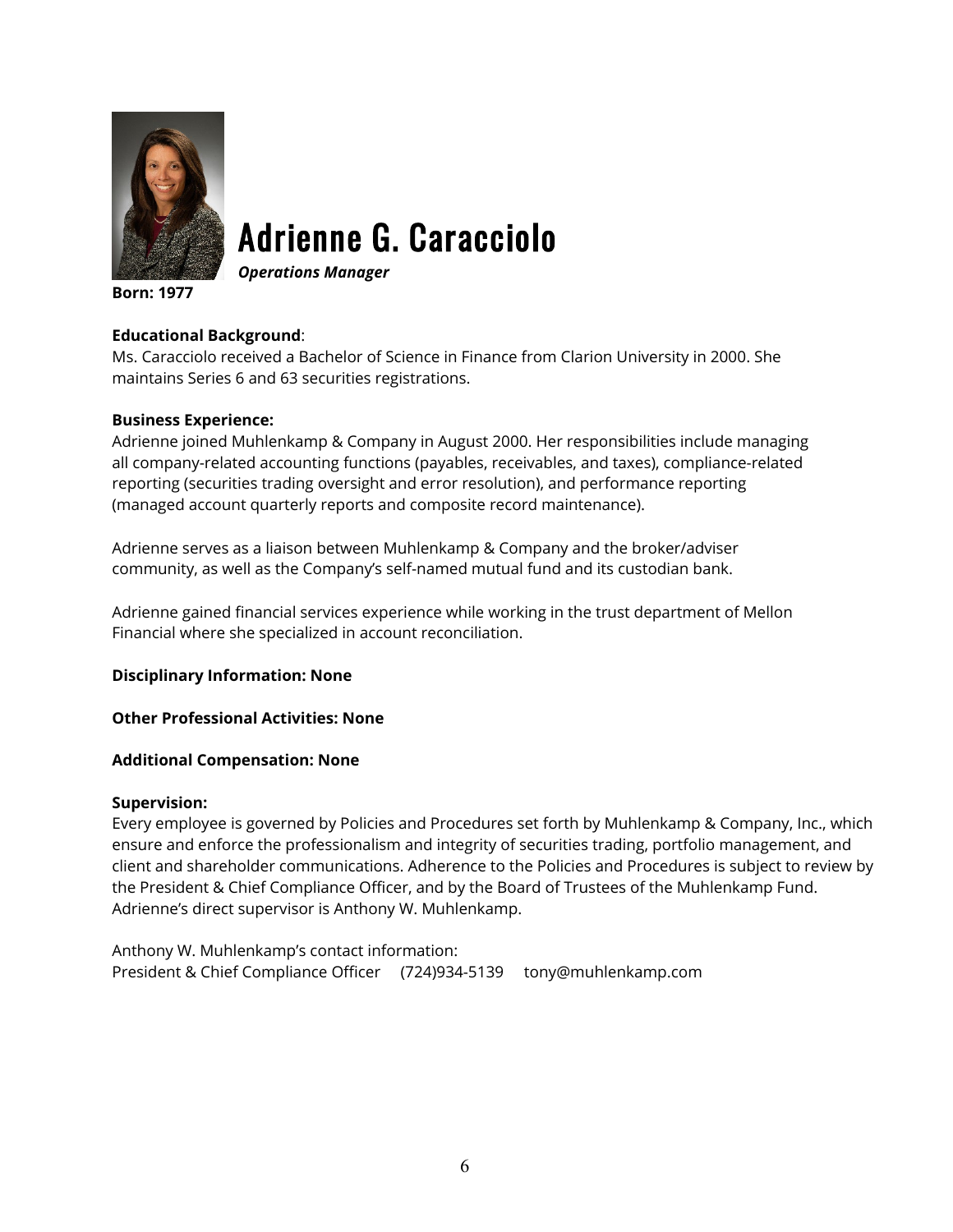

**Deb Guerra**

*Client Service Representative*

**Born: 1958**

### **Educational Background**:

Ms. Guerra received a Bachelor of Science in Business from Warren National University. She successfully completed Leadership Influence and Management Classes at Babson College. Deb passed the Securities Industry Essential (SIE) Exam. She also maintains Series 6 and 63 securities registrations.

### **Business Experience:**

Deb joined Muhlenkamp & Company in October 2019 to assist shareholders and privately managed account owners with their financial needs.

Deb gained financial services experience through many years in the banking industry, most recently in BNY Mellon's Wealth Management Sector as the Group Manager of the Private Banking Concierge Group.

**Disciplinary Information: None**

**Other Professional Activities: None**

**Additional Compensation: None**

### **Supervision:**

Every employee is governed by Policies and Procedures set forth by Muhlenkamp & Company, Inc., which ensure and enforce the professionalism and integrity of securities trading, portfolio management, and client and shareholder communications. Adherence to the Policies and Procedures is subject to review by the President & Chief Compliance Officer, and by the Board of Trustees of the Muhlenkamp Fund. Deb's direct supervisor is Anthony W. Muhlenkamp.